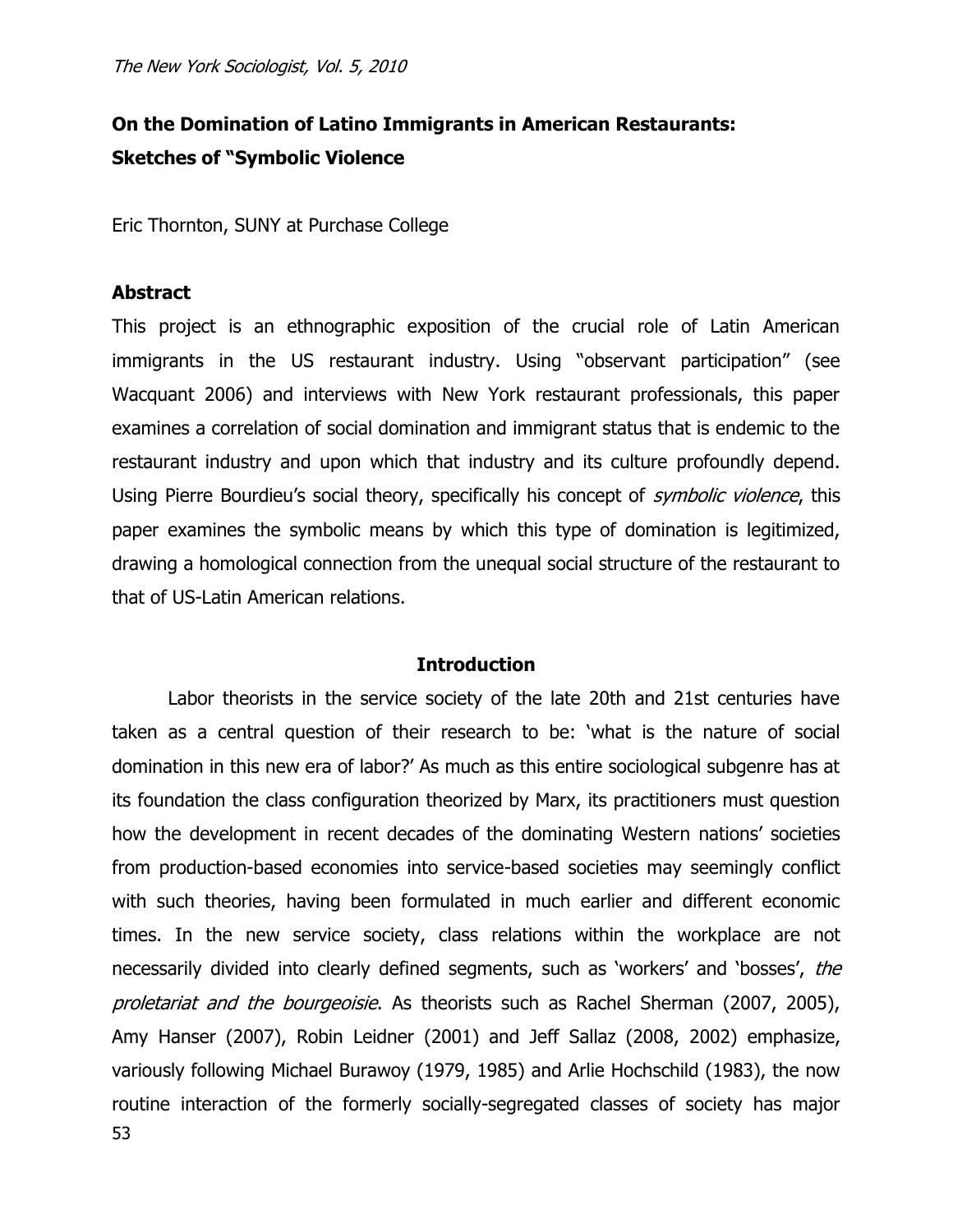implications for how we must today theorize labor. However, there is great opposition between these sociologists' theories.

The contemporary American restaurant—its "front of house", specifically—is a unique expression of the service society that is a highly relevant, if under-observed, object of study for the labor theorist today. In it, luxury class-affirming services are presented as legitimately worth their cost to the consumer. Hanser calls this *distinction* work, a new type of labor in the service society which "centrally involve<sup>[5]</sup> the production and consumption of social difference" (2007: 415-6). Yet at the same time that social difference is being produced by restaurant workers for consumption by their customers, social class differences are re/produced between the various segments of the restaurant workforce itself. Across the restaurant industry, there is a concrete pattern of racialized labor segmentation within the front-of-house (FOH). Specifically, Latino immigrant workers are relegated to "support" positions—that of the busser and food-runner in particular—while their White counterparts enjoy the better-paying and more prestigious "front" positions of *server* and *bartender*. Although the restaurant industry is (commonsensically) championed by many as a perfect expression of meritocratic society, I hold that it is instead an innovator in the creation and maintenance of social-class domination within even just its workforce.

In this ethnographic study, I examine the unique system of social organization created within the typical restaurant FOH from the perspective of one who was once doxically invested in it.<sup>1</sup> At the time that I began this research, I had worked in restaurants for seven years. Two years later, my observations are still providing interesting and fascinating findings.

The social-theoretical concepts of Pierre Bourdieu inspire my understanding of the labor-theoretical implications of what I observe while on the job, and guide me in reconciling the rhetorical differences within the field of contemporary labor studies. These differences are centered around the question of how social domination is performed: is it through coercive means—as is often (traditionally) understood to be the

<sup>1</sup> The concept of *doxa* refers to a state of subscription to a set of socially-constituted beliefs which one's total perception of reality cannot make sense without.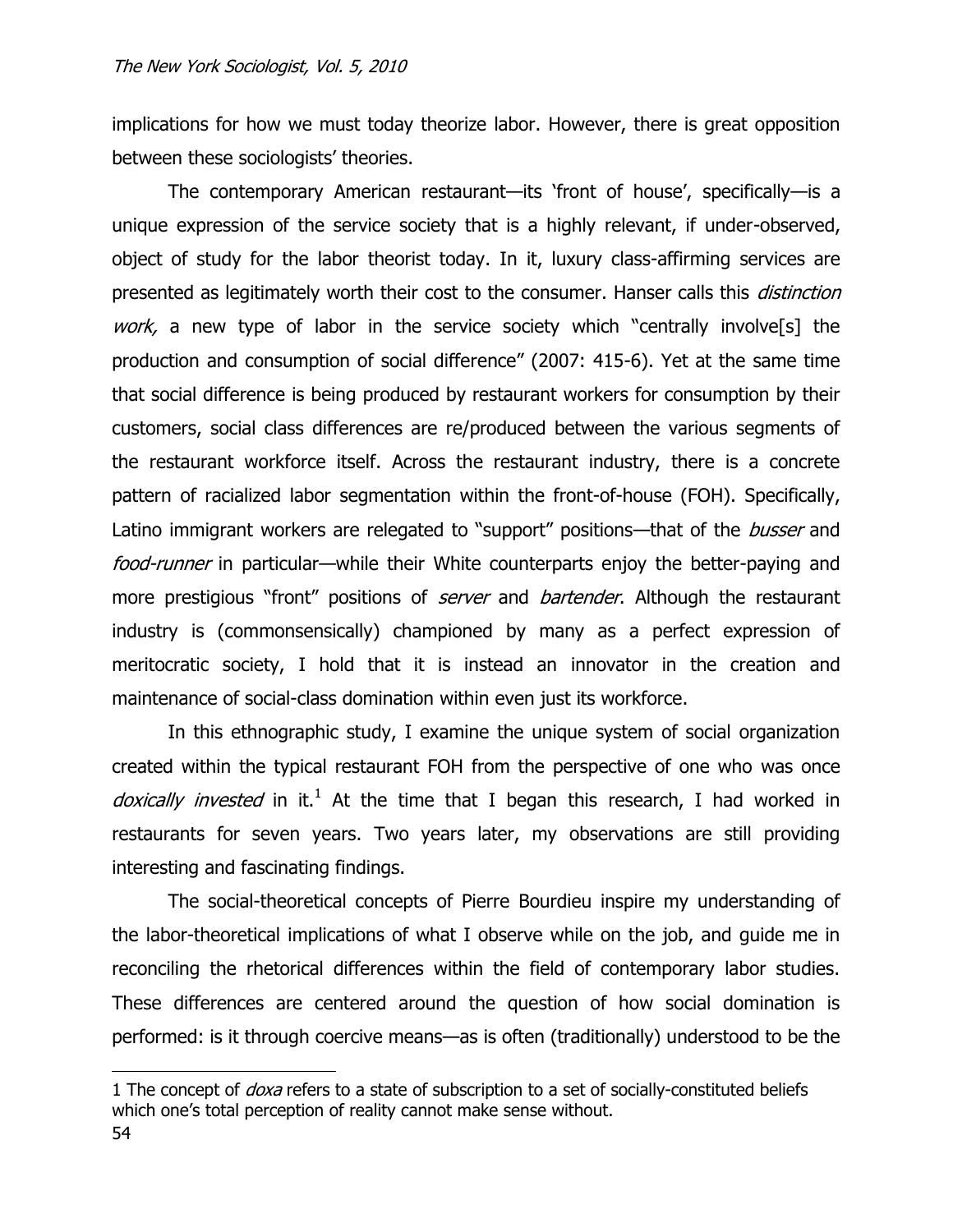case in production-based economies—or through some innovative method and degree of consent on behalf of workers?

Michael Burawoy (1979, 1985) provided a new way to understand the workplace in the deindustrializing Western nations by looking at it through the lens of Antonio Gramsci's (1972) concept of *hegemony*. This way, the theorist had a greater ability to understand *de facto* social segregation in the supposedly egalitarian late 20th- and early 21st-century service society.

Such service-society theorists as Sherman (2007, 2005) and Sallaz (2008, 2002) make good use of Burawoy"s conceptualization of hegemony. However, as a theoretical concept, it has significant analytical limitations. By definition, "hegemony" presupposes an *active* process of consent construction between dominant and dominated groups. In practice, however, the process is a matter of *re*producing consent: in other words, dominant and dominated groups perpetuate and evolve their pre-existing social relations.

Bourdieu's notion of *symbolic violence* fills this theoretical gap. Like the notion of hegemony, symbolic violence is a process in which the dominated consent to the terms of (and actively partake in) their domination. Unlike hegemony however, it does not require active construction, nor is it part of intentional, conspirative efforts of the dominant; instead, it is the product of agents—both dominant and dominated—who operate and interact in accordance with the social categories, roles, inequalities (etc.) that they take for granted:

Legitimation of the social order is not … the product of a deliberate and purposive action of propaganda or symbolic imposition; it results, rather, from the fact that agents apply to the objective structures of the social world structures of perception and appreciation which are issued out of these very structures and which tend to picture the world as evident (Bourdieu, 1989:21; Bourdieu and Wacquant, 1992: 168 n.123).

The *prereflexive* nature of symbolic violence, being patently more invisible due to its foundation in normative social organization, is even more insidious and powerful than individual acts of coercion: "Of all forms of "hidden persuasion," the most implacable is the one exerted, quite simply, by the *order of things* (Bourdieu and Wacquant, 1992: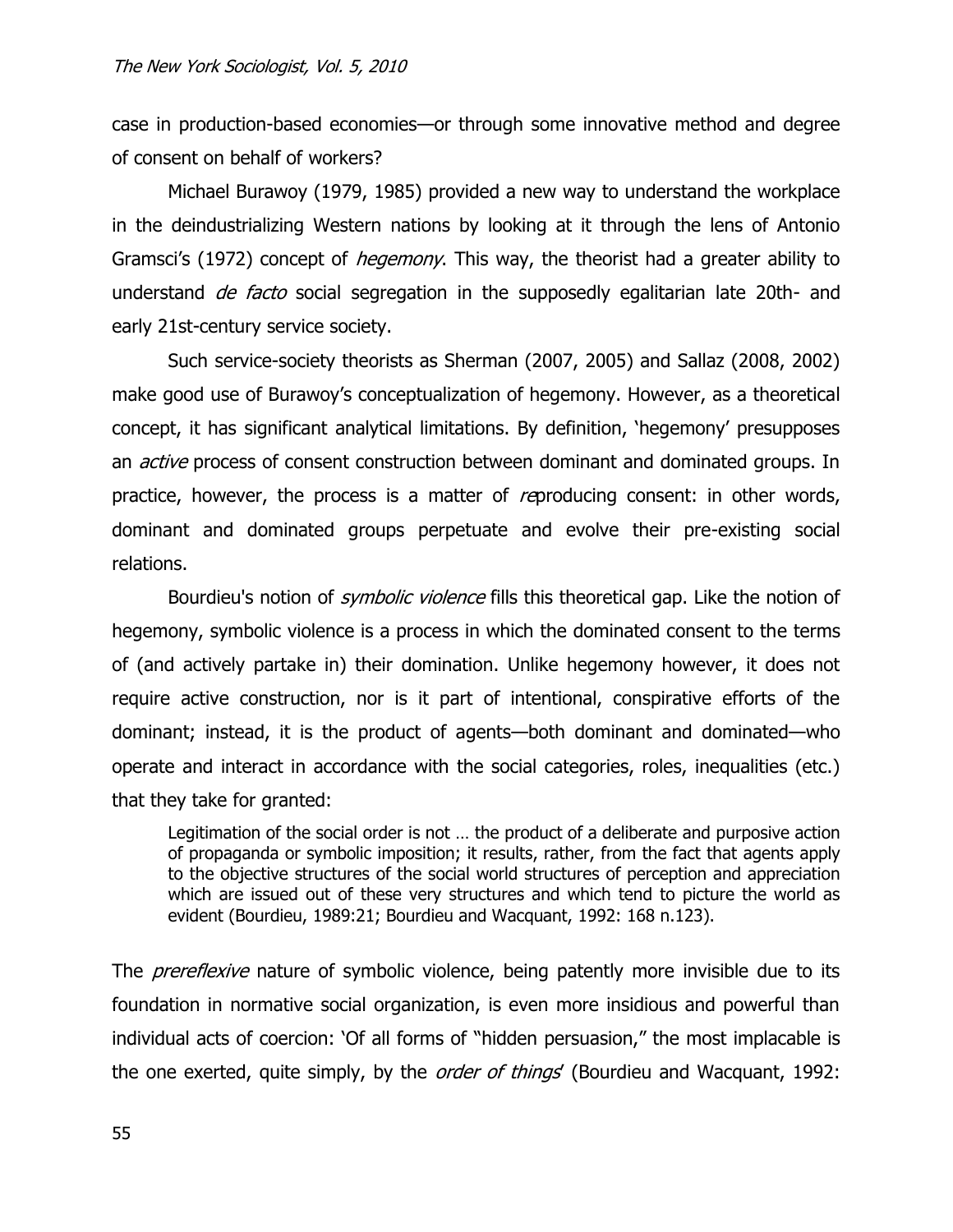168). $^2$  In the following pages, I will use examples from my field work which illustrate this point.

# **Degrees and Variety of Symbolic Violence: Some Empirical Examples from the Field**

Symbolic violence is a subtle and pernicious (and therefore very efficacious) means of perpetuating social inequality. It has a variety of manifestations in the service workplace, which I will later demonstrate with my empirical data.

There are clear political roots to the symbolic violence imposed upon Latino labor migrants in the United States. Jorge Bustamante (2002) refers to the dominated position of Latino labor migrants as a state of "immigrant vulnerability", "… a social condition of powerlessness ascribed to individuals with certain characteristics that are perceived to deviate from those ascribed to the prevailing definitions of a national" which "is not an inherent characteristic of individuals who emigrate from the country of origin [or] to racial characteristics, or to a country or an ethnic origin, or to the conditions of underdevelopment of the country or the region of origin" (340). I modify Bustamante's terminology in two ways: first by adding to the notion of immigrant vulnerability that of a pervasive state of precarity, and secondly by defining this concept as a state of *power deprivation* rather than one of "powerlessness."

Burawoy (1976) also emphasizes that migrant subordination is a social construction of the receiving country: "the value of migrant labor is not something to be taken as given but is *created and recreated* by the state" (1076). Robert Bach (1978) offers a similar structural analysis, in which the subordination and manipulation of

 $2$  Bourdieu claims that the greatest defect of Marx's theory was his failure to identify the political efficacy of culture and cognition. Although symbolic violence is marked in this way as a conceptual break from "hegemony", there does not appear to be any reason to refute that calculated domination is, in certain cases, also part of the social relations of a workplace. Thus, in adopting the concept of symbolic violence, researchers of the labor process (including those of interactive service work) need not awholly bandon the notion of hegemony. Recently, Sallaz (2008) has advanced an attempt to reconcile the differences between the theory of Bourdieu and that of Burawoy, arguing that their analytical differences stem simply from empirical differences in the two authors" sites and methos of research. See also Lopez (1996) for a convincing analysis of hegemonic regimes in the potato chip delivery industry.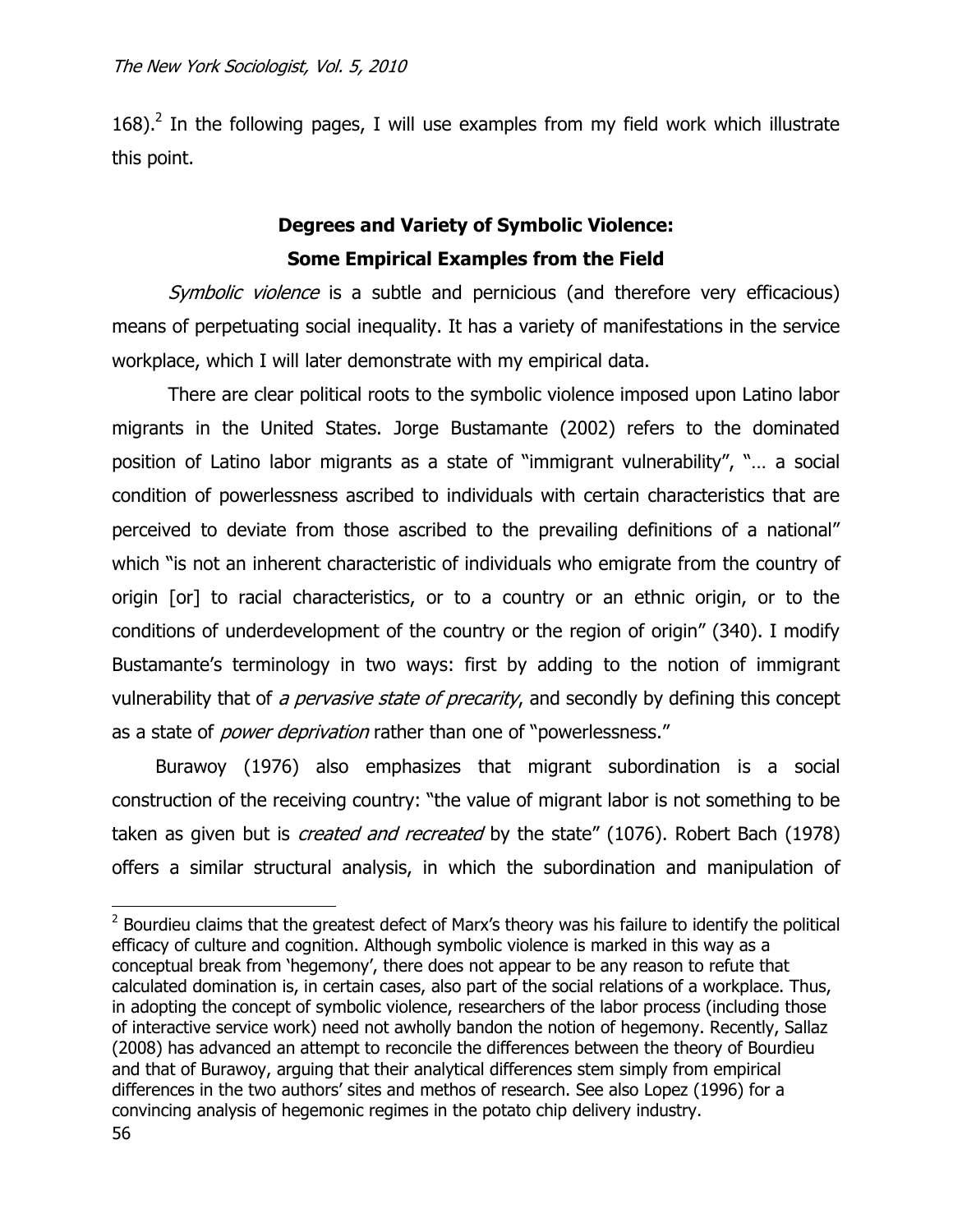immigrants serves to suppress not only immigrants themselves, but the entire working class. Bach states in no uncertain terms that maltreatment of immigrants is not simply random and individual acts; rather, discrimination and the reproduction of Mexican migration is a crucial part of and endemic to the capitalist structure: "The conditions of exploitation of the Mexican immigrant cannot be erased so easily [as though they are individual acts of maltreatment]. Instead, the processes embodied in the state which contribute to the conditions of exploitation spring from the very nature of the state reproducing capitalist social relations in general" (539).

Similarly, Rachel Ida Buff (2008) explains the racialized subordination of Mexican immigrants as "...a crucial technology of the state"; "a racialized system of… ["postentry"] social control" (525). To Buff, by criminalizing undocumented immigrants and constructing a pervasive threat of capture and deportation, the state engineers a means of disenfranchizing undocumented immigrants and allows for that racialized disenfranchisement to invade the lives of naturalized Mexican (and in general, Latino) immigrants and even their US-born children. This process should also be recognized as one of class construction and class reproduction: as Bustamante argues, criminalizing a social group is to deny its political validity, thereby imposing great obstacles in the way of identity self-determination and making claims on rights in social spaces, including the workplace (see also Flores 2003).

Latino immigrants' precarity exists in various degrees, all manifestations of the same state of vulnerability. Commonly, individual immigrants—in our case, in the restaurant industry—are relegated to occupations of relatively low pay and prestige, high responsibility and low authority. In other words, theirs are generally poor working conditions.

At least two extreme examples of immigrant vulnerability stick out from the time period of my formal participant research, manifested in two separate acts of physical violence against Latino men employed at a large corporate-owned Italian restaurant in a New York City suburb, "Trattoria":

57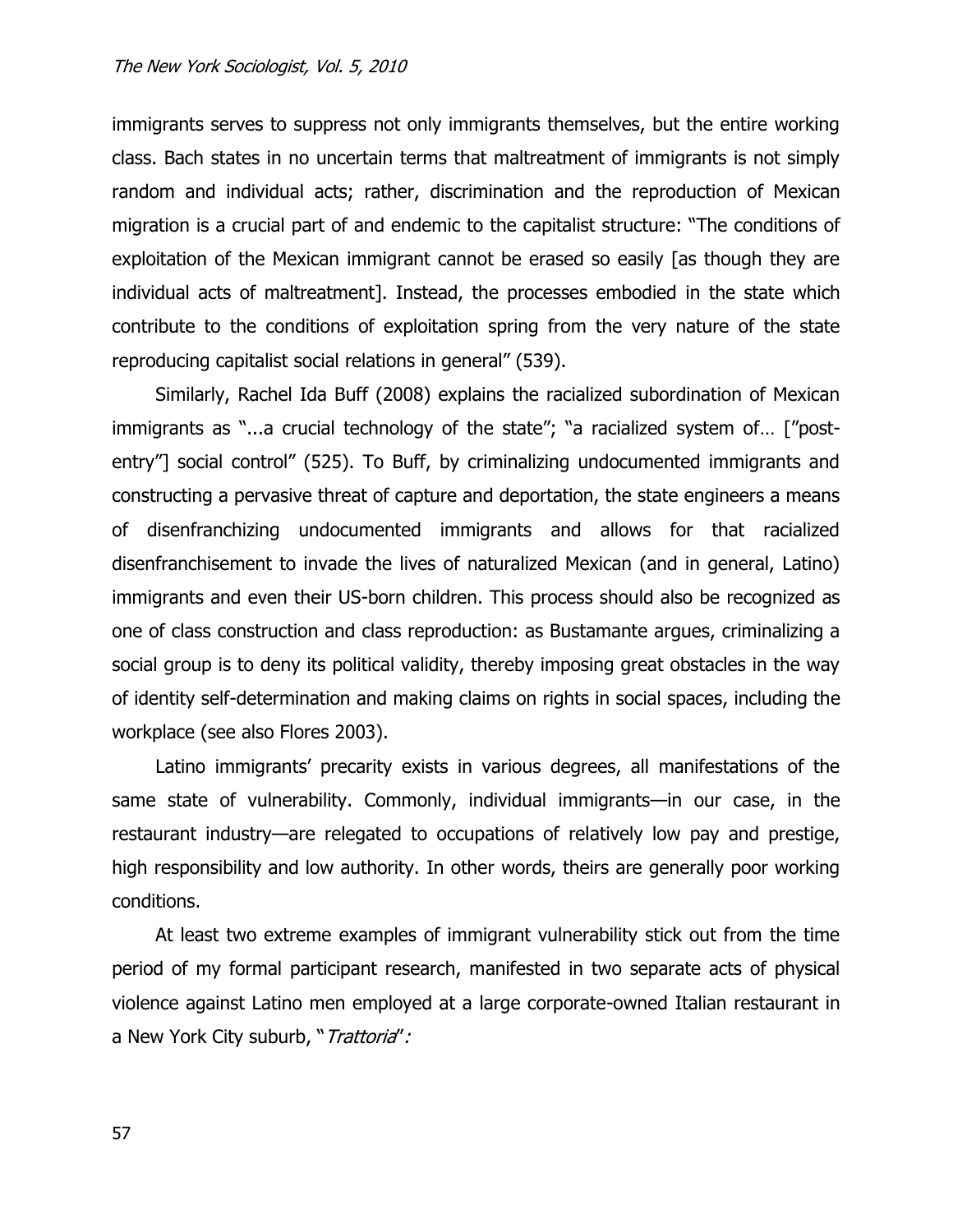# **Aldo**

A 27 year-old Mexican busser, Aldo, came to work one afternoon with a cuts and bruises all over his face, and a black eye. As it turned it, Aldo had been at a nearby Latino nightclub the night before when he was attacked ("jumped") by a group of Latino men. News of the attack came to me from Tina, an assistant floor manager at Trattoria.

A career restaurant manager in her early thirties, Tina possesses a Bronx Italian accent and very relaxed, populist affect that gained her a level respect among the bussers at *Trattoria* unlike that which I've ever seen between a Latin American support staff and a white/non-Hispanic manager. Because of this, Tina often served as something of a broker between the support staff and upper management when favors needed to be arranged, and it also earned her uncommon insight to events such as Aldo"s attack.

Tina told me in a tone that expressed equal distress for Aldo"s well-being and irritation with his stubborn irresponsibility and recklessness "I told him, he needs to stop going to that damn place, all the Spanish [sic] guys who work here keep getting themselves in trouble there." Thinking of this particular establishment as being one of the nicer-looking Latino nightclubs in the neighborhood (a suburb of New York City with a large Latino immigrant population and many family-owned Latino businesses), I was surprised to here not only that the attack had happened there, but that it was the site of many similar occurrences with other Latino men who worked with us. When asked why there and why so often, Tina nonchalantly told me that it was a matter of Latino gangs staking claim to a desirable hangout.

## **José**

58 The management at *Trattoria* felt compelled to hold an emergency meeting to inform and alert the staff of what was understood to be an old but intensifying pattern of violence in the area, following an even worse attack on another one of the restaurant"s Latino employees. On the night before—a Friday—a middle-aged dishwasher named José was cornered and beaten by a group of "five or six black guys" (in the words of Jimmy, the chef and part owner) just yards away from the kitchen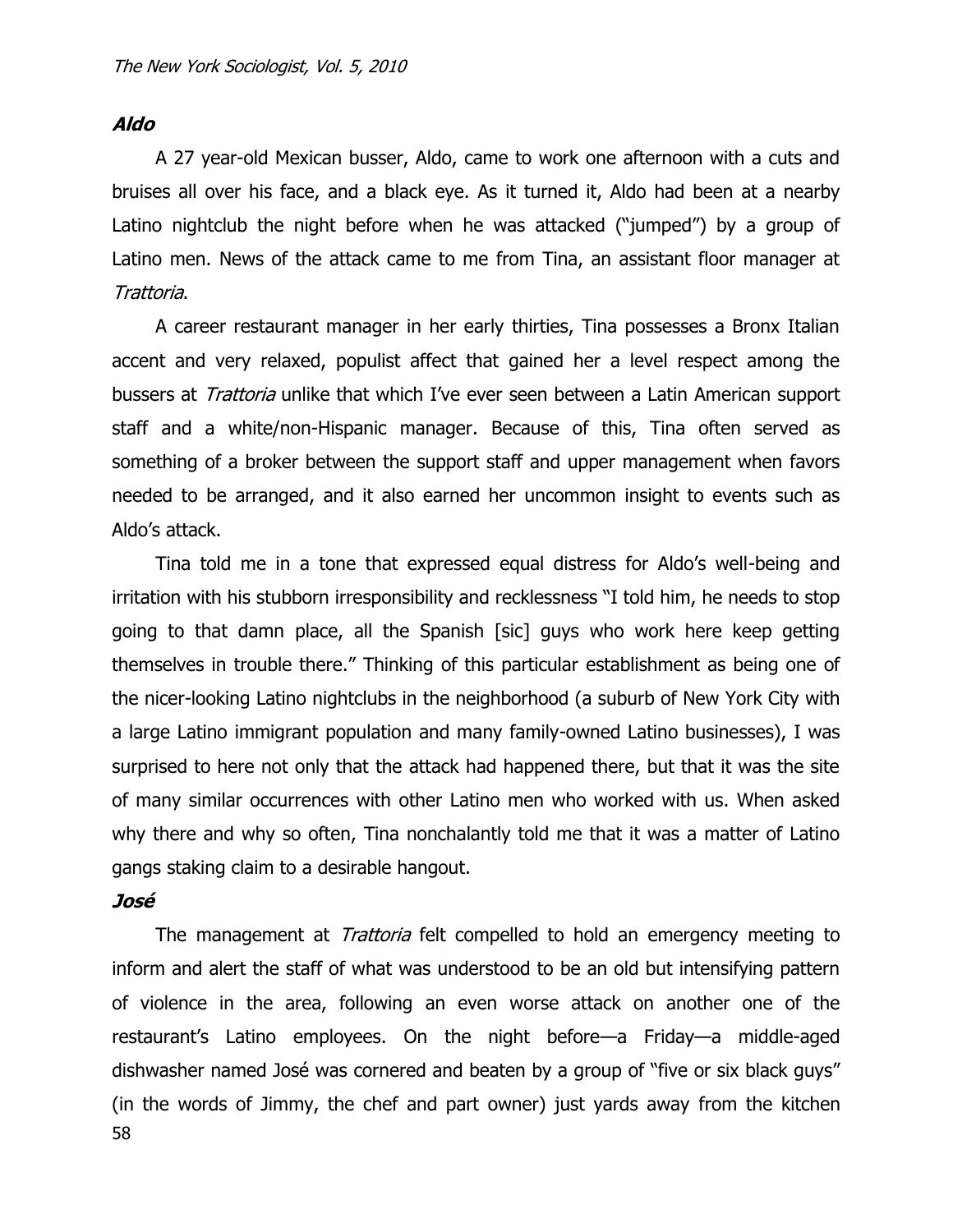doorway as he was leaving work. After breaking one of his hands and numerous ribs, José"s attackers demanded his money; when he surrendered a newly-issued paycheck, one of the attackers crumpled it up and threw it in his face before the group retreated. José then got into his car to drive himself back to the restaurant, where one of the members of the kitchen staff called the police.

The officers who responded to the call expressed no surprise, and assumed that José"s attackers were looking specifically for undocumented kitchen workers who would be carrying their week"s pay in cash; thus, the attack was not seen as random, but was in fact deliberately perpetrated on a pay-day.

Jimmy announced that the restaurant would be employing police officers to patrol each of the two adjacent street corners during times that future attacks would be more likely, but I was only ever aware of this happening that evening. As a further precaution, Jimmy insisted that employees enact a policy of escorting each other to their cars every night. Jimmy closed the meeting with these words:

> "We"re trying to do good things for this area, but there are people here [in the neighborhood] who don"t wanna see that happen. They want it to stay the same. Let's make sure that they don't succeed."

Implicit in Jimmy's statement is the belief that the presence of Trattoria-a large employer of Latino immigrants in a traditionally working-class (but currently gentrifying) town—would pull up that town socially and economically. What I witnessed, contrarily, was that the restaurant was frequented almost exclusively by a well-heeled White clientèle from wealthier towns in the area.

Following Jimmy's instructions to implement a 'buddy system', I offered to walk with Tina to her car after work a few days later; she sincerely thanked me, but told me it wasn"t necessary. Uncomfortable with her decision, I asked why she thought she would be safe walking by herself. As it turns out, Tina was the closing manager when José was assaulted and so she had much of the dealing with the police herself. Tina recounted highlights from the hours after José stumbled back into the kitchen, including the police response.

As the officers filed their report and José was cared for by paramedics, one of the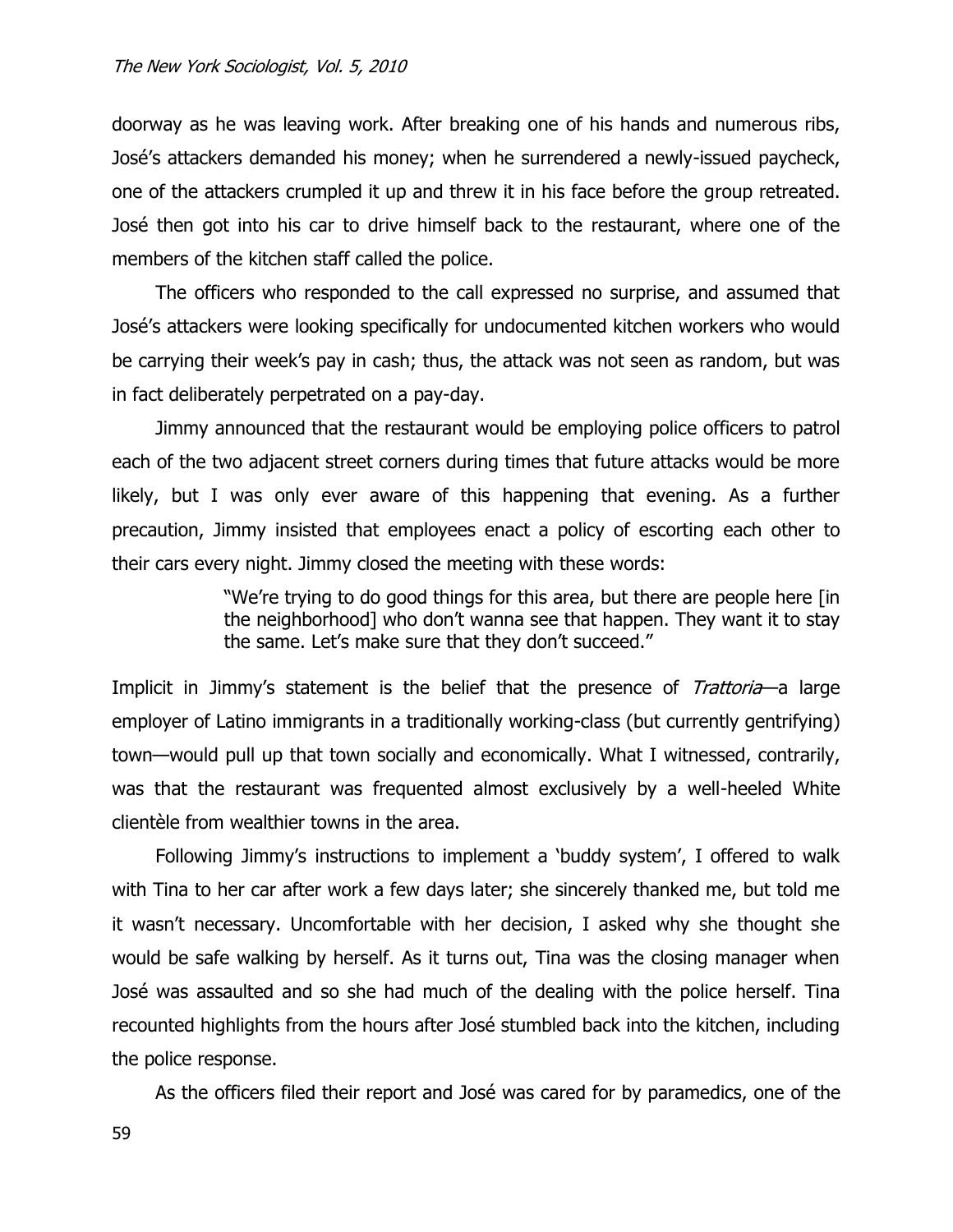officers (who, Tina made a point of telling me, "had an Italian last name") sought out Tina for questioning. However, the officer"s interest was in the large, custom-built wood-burning brick oven around which the kitchen's floor plan was designed. Startled and somewhat offended by the officer's indifference, Tina tried to bring the topic of conversation back to the attack, expressing fear for her own future safety ("oh great, so now I have to worry about being attacked when I leave work every night!?") The officer answered that Tina should not worry about herself, explaining that such attacks are "Black-on-Mexican", evoking the stereotype that Latin American immigrants are all Mexican.

Evidently, Tina trusted the officer"s judgment enough to risk walking to her car alone that night, believing that her race was sufficient protection against such attacks. Individuals can internalize the deprivation of a group"s rights and political validity, leading to a diminished sense of one"s own rights in general. This may lead to lower expectations for income, job promotion, and working conditions. And, when undocumented immigrants, naturalized immigrants, and even US-born Latinos are conflated into an artificial category, their marginalization becomes less national or cultural in nature and more a matter of race construction.

The precarity of immigrants does not, however, manifest as often in the form of physical attacks as it does in other, more subtle and insidious ways. Vulnerability can be more like a *structural violence* (Walter et al, 2004), which is defined as the demographic likeliness of particular groups (e.g. Mexican labor migrants) to occupy segments of the labor market that entail greater risk of acute physical injury (e.g. linecooks who work with and in extreme heat and with extremely sharp knives; dishwashers who routinely carry heavy bags of garbage that have broken glass mixed into them, etc.). Even more subtle is the occurrence of more pernicious (as opposed to acute) structural violence, such as physical and mental stress. For example, "Tier II" workers often make up for low hourly earnings by working multiple jobs. Yet another busser from *Trattoria*, Ernesto, exemplifies this last group of those who suffer structural violence, as well as the structural precarity associated with many Latin American immigrants.

60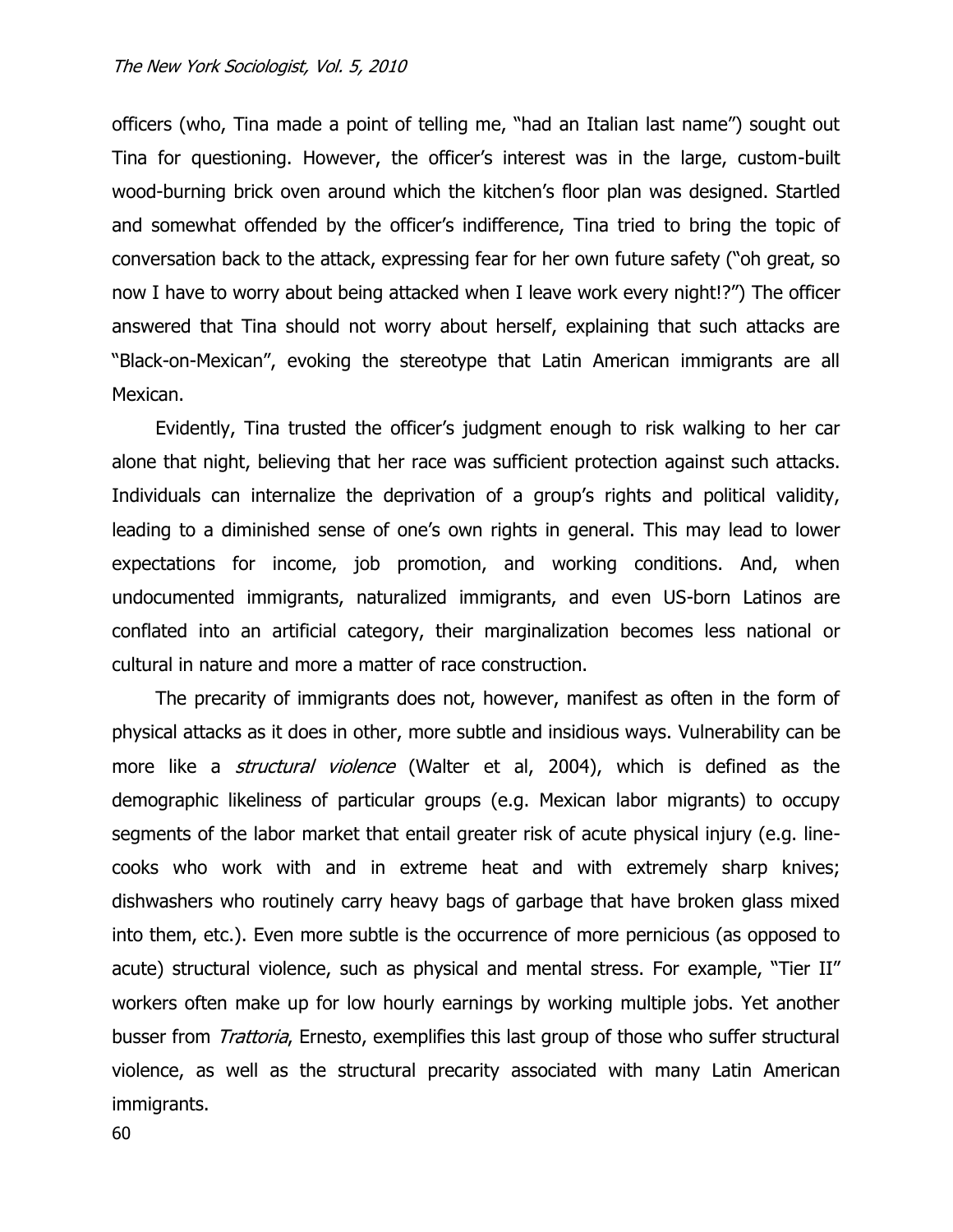#### **Ernesto**

For a number of months before I moved to an apartment that was closer to Trattoria, Ernesto drove me home after our late Friday and Saturday night shifts. This allowed me to speak with Ernesto in ways that I never could have at work, and I learned a great deal about his history and family life. During our 15-25 minute drives, Ernesto would talk about work, the good and bad aspects of each of his jobs, fixing his truck, life since El Salvador, and his education (which ended after the fifth grade).

Ernesto, at this time, was 46 years old, and he lived with his wife and their daughter, who was 15. Ernesto left El Salvador in 1982 to escape that country"s civil war, and jokes that, in moving to South Central Los Angeles, he had traded one warzone for another.

To Ernesto, restaurant work is his part-time job, where he works 30 hours each week. The average \$400 weekly earnings from this job is more than the salary from his full-time job doing building maintenance which he has held for eight years.

Working a 70-hour week and being the father of a 15-year old daughter requires a good deal of coordination and a little luck. With Tina's help, the management at the restaurant has agreed to make an exception to Ernesto's "in-time" so that he can come to work for dinner service directly from his other job. There is very little free time between his two jobs already; in the event that a manager writes him into the schedule for one of the few days that he is not available—which seemed to happen often means Ernesto would have to work two weeks without a day off, as the schedule at Trattoria is written two weeks at a time. One night while he drove me home, Ernesto told me that the schedule was wrong twice in a row, leading him to work for four weeks with no break. Ernesto is afraid to mention the scheduling errors because he feels that they are already doing him a great favor by letting him come in about half an hour late each day. However, in that coming in late means staying as the "closing" busser—at least a half-hour later than everyone else—the exchange seems fair and beneficial to both Ernesto and the restaurant.

At the end of one of these grueling four weeks, Ernesto said to me, relieved:

Ernesto: "Tomorrow, though, I have off."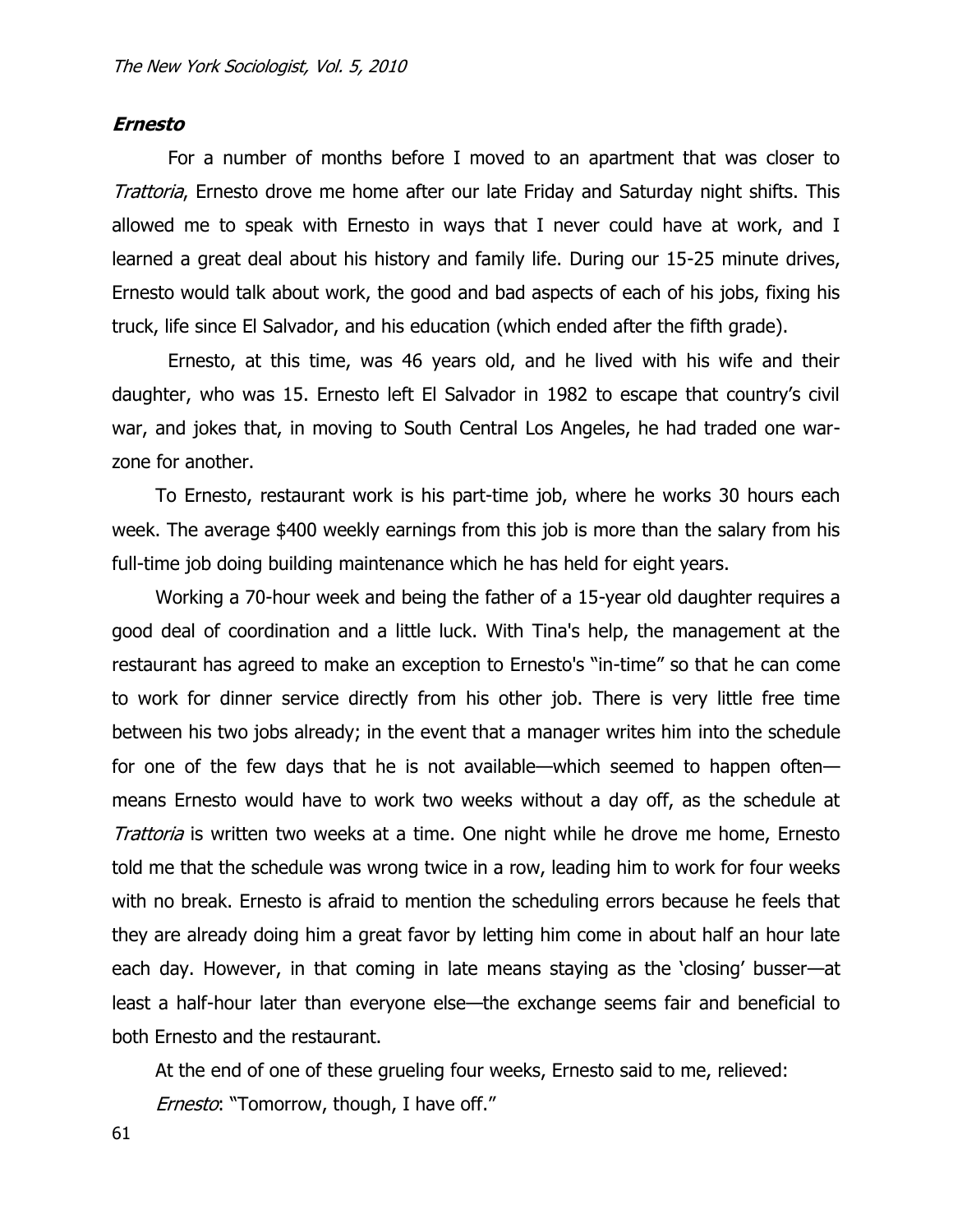ET: "That's great! What are you going to do?"

Ernesto [nonchalantly]: "Work."

On his days off from his jobs—of which he likes to have one, but never more than two per week—Ernesto does odd jobs for friends, either as favors or for a modest amount of cash. I tell him that working so much is physically and emotionally unhealthy. He agrees, but doesn't see any alternatives, exclaiming, "what other choice I have!? I'm no a doctor; I have to work. People like me, we don't have no choice [emphasis added]." Ernesto explains that because he is 46 already, he wants to work now, while in good health; he does not know what he will do for money when he gets older and weaker.

The experiences of these three people, although all quite different, provide us with a broad sample of Latino labor migrants' states of precarity. Although their experiences emerge in different manifestations, all are ultimately due to a structural devaluation of the Latino labor migrant experience.

This paper deals with the more subtle expression of precarity, embodied by Ernesto"s experience, rather than the more sensational examples of physical violence. The state of anxiety and constant fatigue that Ernesto's 70-hour work weeks induce is not a random predicament, but a structural affliction that Ernesto suffers both bodily and emotionally. He is part of a labor market in which his labor is rewarded with a wage so insufficient that he struggles financially despite that there are no more hours left in the week to work. Having escaped two war-zones in the course of his life, Ernesto is now subjected to a violence that only the critical observer can identify.

The acceptance that there is no alternative to one"s socioeconomic condition, exemplified by Ernesto's case above, is central in the joint performance of symbolic violence between the dominant White segment of the FOH and the dominated Latino segment. In restaurants today, ethno-racial inequality is perpetuated not under the noses of both the dominant and dominated, but indeed  $by$  those very people. At the same time, the façade of meritocracy—that fundamental feature of American capitalist egalitarian ideology—is upheld.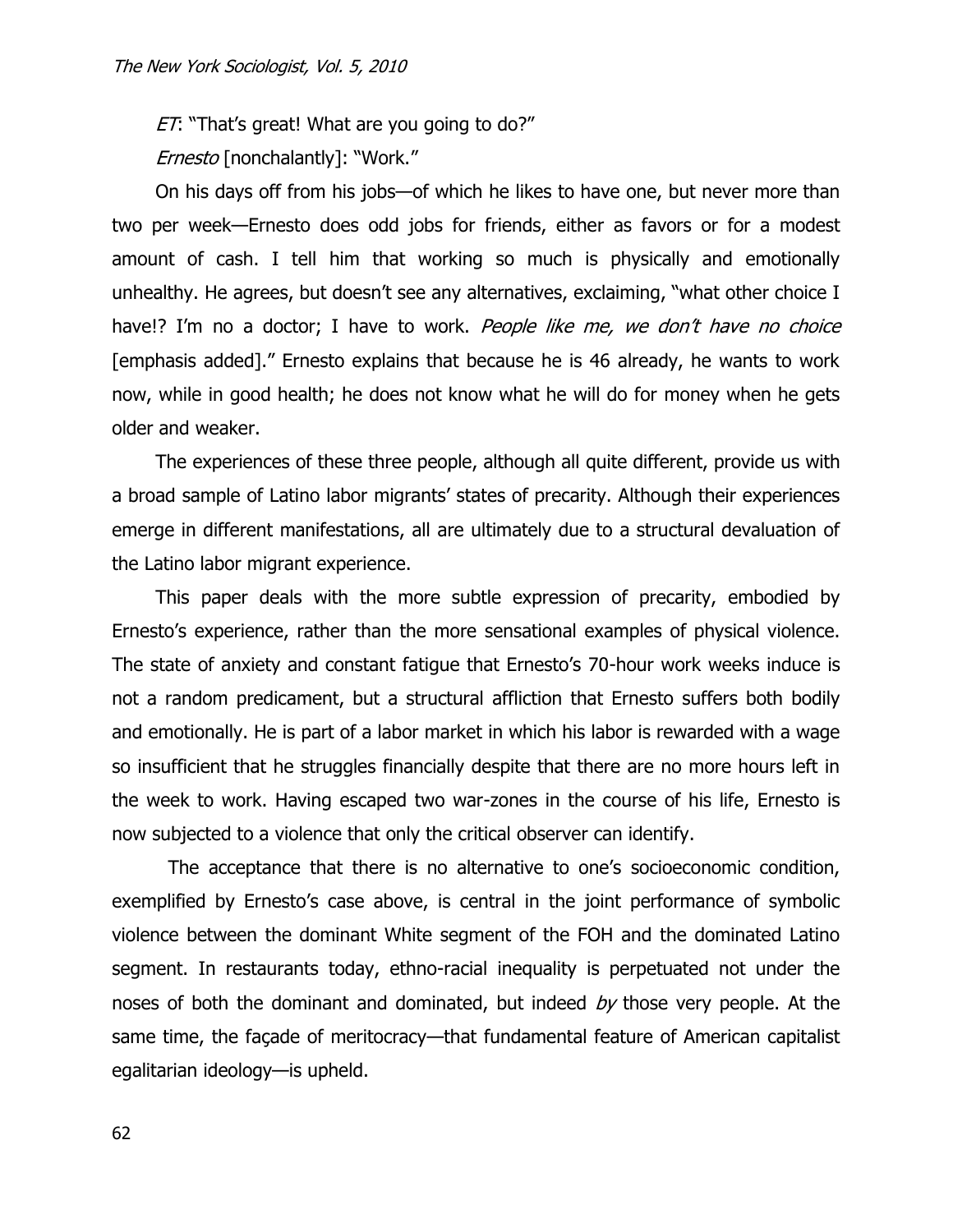Another foodrunner/busser at *Trattoria*, Julio, found himself in a constant cycle of work between two jobs.

## **Julio**

Having worked in restaurants for fifteen years—first as a cook and then as a busser and a runner—Julio is an extremely experienced and intuitive worker. As a busser there is rarely anything that he needs to be told to do. Built short and thick, as though he was bred to sustain long, physically- and emotionally- demanding and punishing workdays in service-capacity positions, Julio moves fast and impeccably around the dining room floor. When a party finishes a course, he "clears and crumbs" and always makes a point of reading the table"s order ticket to ensure that he sets each guest appropriately (steak knives for those with a grilled meat, spoons for those with brothy or soupy dishes, shell bowls for those with clam dishes, share plates for each guest if the party is sharing a dish, etc.). He can de-bone a whole-roasted fish faster and more neatly than most of the servers and managers on staff, and he could often see issues that needed my attention before I did. Of all the workers I have known and seen in any service capacity and any level of status, Julio is among the best.

Julio worked at least forty hours per week at Trattoria, and approximately twenty hours per week behind the bar at a much smaller, family-owned Italian restaurant in an adjacent town. When he told me of this bartending job, he immediately qualified this fact by explaining—with a shockingly apologetic tone—that it wasn't like a 'real bar,' not like the kind of bartending that I do, he said. At his bar, there was very little in the way of mixed drinks, mostly wine and some bottled beer, and the volume, quality and style of service was lower.

Dealing with less liquor requires less of a bartender indeed. But that fact is irrelevant when compared to the revelation that Julio felt compelled to describe his professional pedigree as less valid, or valuable, than mine. I never asked if the bartending job was better work, or more lucrative than food-running, but the fact that Julio eventually left that job to run food at another restaurant nearby indicates the answer.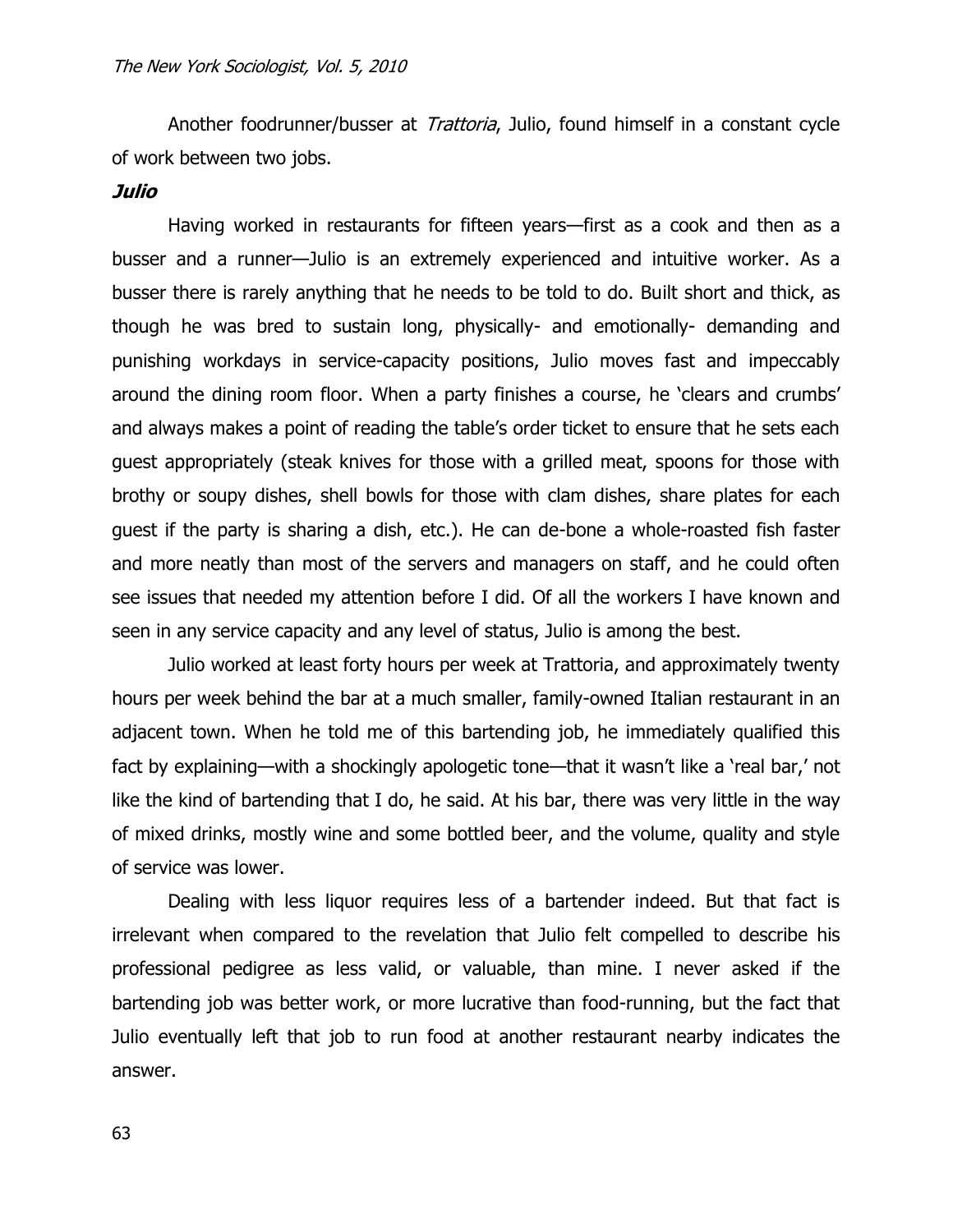During the time that we worked together at Trattoria, Julio and I came to hold each other in high esteem, both professionally and personally. I once appealed to him that his labor is every bit as valuable as mine and that he deserved more recognition and better pay. He felt compelled to defend me from my own statement, enumerating the reasons why he thinks I am an excellent server and deserving of my higher pay scale. Remarkably, Julio spoke very little of my actual work ethic and very much of my habitus.<sup>3</sup> He noted that I am very good in conversation with my guests and very wellspoken. Further, he praised my bodily capital, telling me that it is clear that I have a history in good restaurants by my posture and demeanor. He also cited how I hold a tray of drinks (balanced on my fingers, which are splayed, and my palm not touching the tray), and by how I grasp a dish (with only the pad of my thumb touching the rim, never with the thumb itself) and how I strategise serving my tables (all food served from the left hand, all drinks from the right, everything cleared with the right hand, ladies always first, by age).

Of course, these qualities that I possess as a worker required years of cultivation. But, before I could begin to cultivate them, I was placed into such a position to do so by virtue of the social and linguistic skills that I inherited much earlier in life. Julio"s ability to identify my service style evinces that he possesses the skills of proper table service, too: it takes a practitioner, one who *embodies* the mechanics of proper table service, to recognize them as such. Yet, he was still relegated to lower-paying positions under the pretense of *in*ability.<sup>4</sup>

 $3$  Habitus is a classificatory "system of schemes of perception and appreciation of practices, cognitive and evaluative structures which are acquired through the lasting experience of a social position" which "implies a "sense of one"s place" but also a "sense of the place of others"" (Bourdieu 1989: 19).

<sup>&</sup>lt;sup>4</sup> Bourdieu's concept of habitus also refers to the actual *embodiment* of one's experience. At the heart of this paper is the idea that the embodiment of one's social class is manifest in their actions and largely aids in the reproduction of class as the structure of life opportunities. The point here is that Julio embodies all the experience necessary to make him an outstanding foodservice worker, but the outward expression of his background—classed and ethnoracial—in turn limits his opportunities in the restaurant industry. In a previous paper (Thornton 2011) I expound on this topic, using language skills—*linguistic habitus*—as the centerpiece.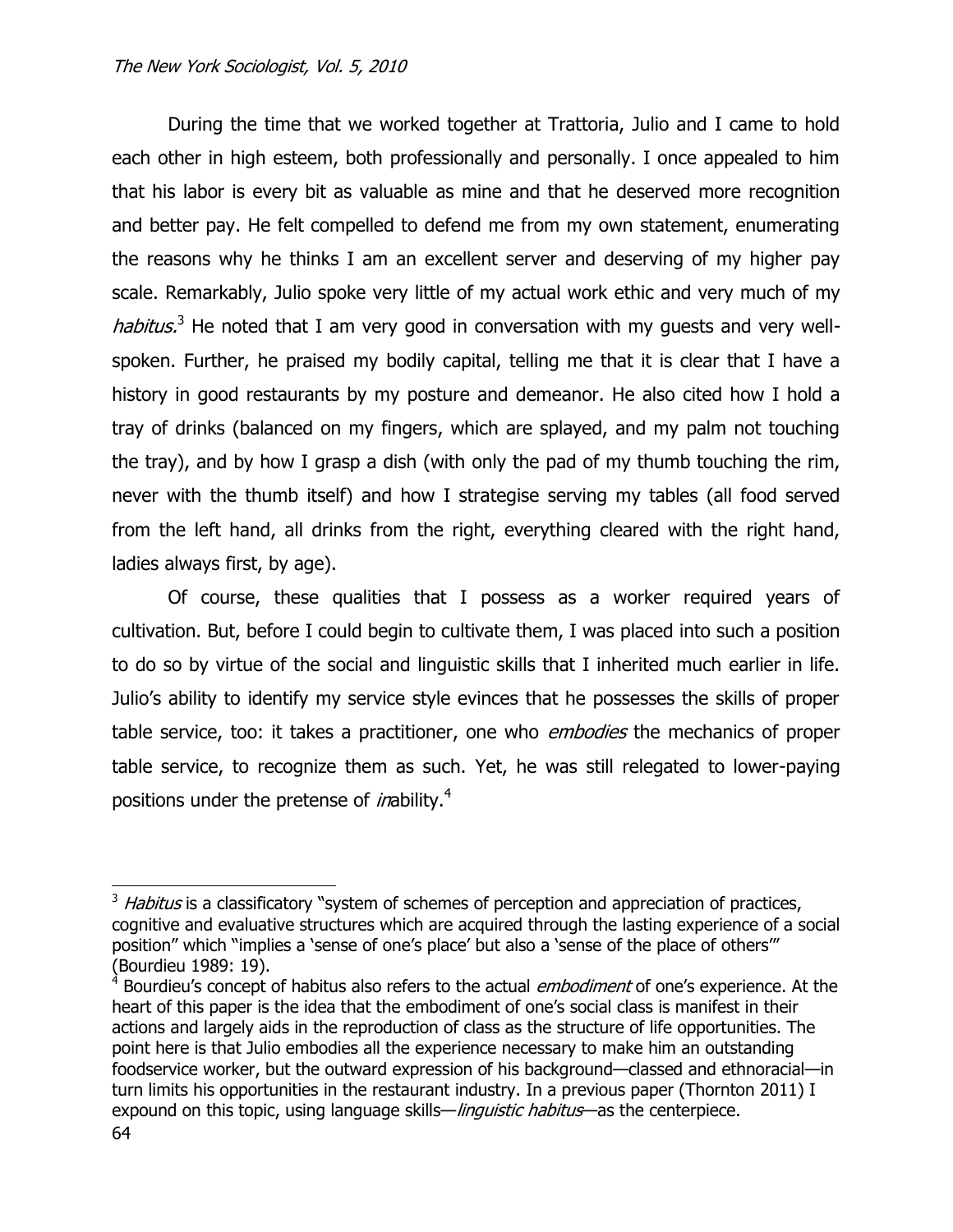## **Reproduction of Inequality in Life- and Economic-Opportunity**

At the heart of this research is the mostly uncontroversial idea that social inequality is reproduced. In all of the ethnographic sketches I provide here, I intend to show *how* it is that the existing state of inequality in restaurants is reproduced, and how all participants involved contribute to this reproduction—subtly and perniciously. In this final sketch, I attempt to recount a series of events from an evening at Trattoria of even greater subtlety.

As I have shown, the concepts of *cultural capital* and *habitus* (embodied capital) are useful for analyzing the means and legitimation of social inequality in restaurants. To Bourdieu, "the link between the qualifications obtained by individuals and the cultural capital inherited by virtue of their social background" is concealed in the exercise of symbolic power, which preserves the appearance of meritocracy (Thompson, in Bourdieu 1991:24). Thus, individuals enter situations with a certain amount of inherited cultural capital  $-$  in direct relation to their social position  $-$  but they also accumulate cultural capital through social "labor". This speaks to how capital remains concentrated within certain social groups.

To explore this concept in the restaurant context, I will evoke one way in which opportunities to acquire an especially valuable form of cultural capital in restaurants wine knowledge—are routinely concentrated within the group that already possesses the most valuable cultural capital (which, of course, is the front staff). A daily part of each service shift in most restaurants, the "pre-shift" meeting.

Pre-shift is crucial for the general success and well-being of the restaurant, but it"s also recognized as an important opportunity for front staff to increase their ability to earn tips, and to gradually improve their overall value as front-of-house workers. Much of the formal training that becomes part of front workers' cultural capital, especially wine knowledge, is acquired over the course of their careers in these meetings; in a very real way, this is the service professional"s education. During pre-shift, the front-ofhouse, management, and the chef sit and address logistical problems, steps of service, and very often, taste from the wine list and any new additions to the menu (e.g. "specials").

65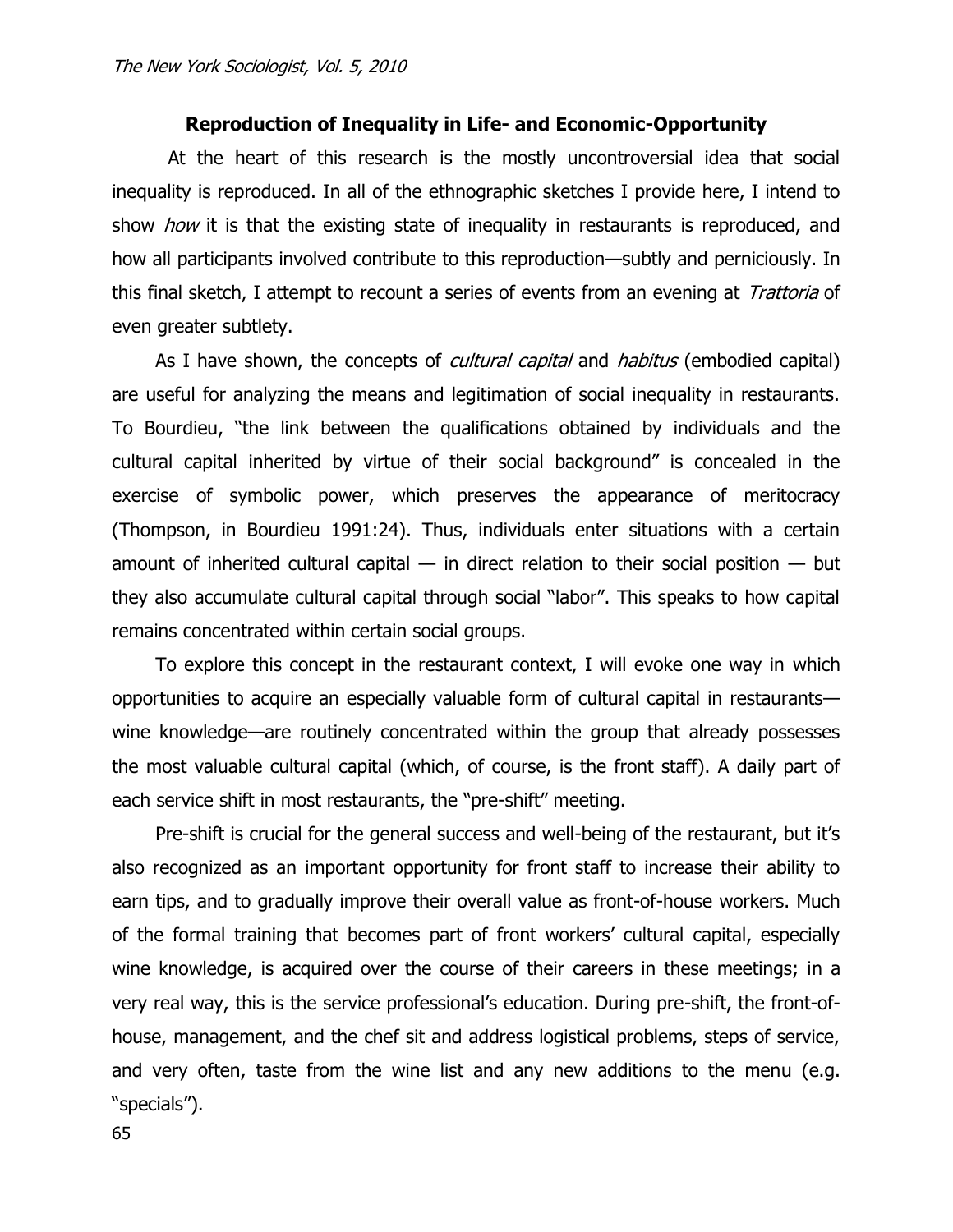However valuable this moment may be for some, it is also a moment of exclusion and deprivation for others, where pre-existing disparities in cultural capital are reproduced and deepened. Wine knowledge—what we may justly call *wine capital*—is among the most valued resources of front-of-house workers; thus, it is also a very efficacious means by which the subordinate portion of front-of-house workers is held back. $5$ 

# **A Pre-shift Wine-Tasting at Trattoria**

One evening before dinner service, management called upon a few staff members, among whom I was included, to fetch and distribute wine glasses for a pre-shift wine tasting. Setting glasses in front of our coworkers, I approached a table of bussers (every member of the Trattoria bussing staff were Latino men) to give them their glasses.

I cannot honestly say that this felt *right* to me, because I'm well aware that support staff are normally excluded from wine tastings. On the occasions that this opportunity is made available to the support staff, many will pass it up as though it would be presumptuous to participate precisely because they *recognize the unspoken* fact that they are not actually welcome to participate. (However, it is interesting that I have never noticed a member of any support staff forgo the opportunity to participate in a food tasting, except for observant Muslims who would abstain from tasting a dish if it did or may have contained pork. Public displays of hunger—hunger as eminently masculine—as performed by bussers on the occasion that they get to taste a dish in pre-meal, Bourdieu would likely say, would be intended to evince a classed characteristic that the bussers would desire to display.) Yet, despite that I knew it was not expected for me to pour for them, my recent commitment to researching restaurant inequality prompted me to behave toward less privileged workers in more egalitarian ways.

<sup>&</sup>lt;sup>5</sup> Phoebe Damrosch, a writer and former fine-dining professional has commented on this phenomenon: "They always say, 'They're not ready'...That's always the phrase: 'She's not quite ready." They always hide under wine knowledge" (Severson and Ellick, 2007; see also Damrosch, 2007).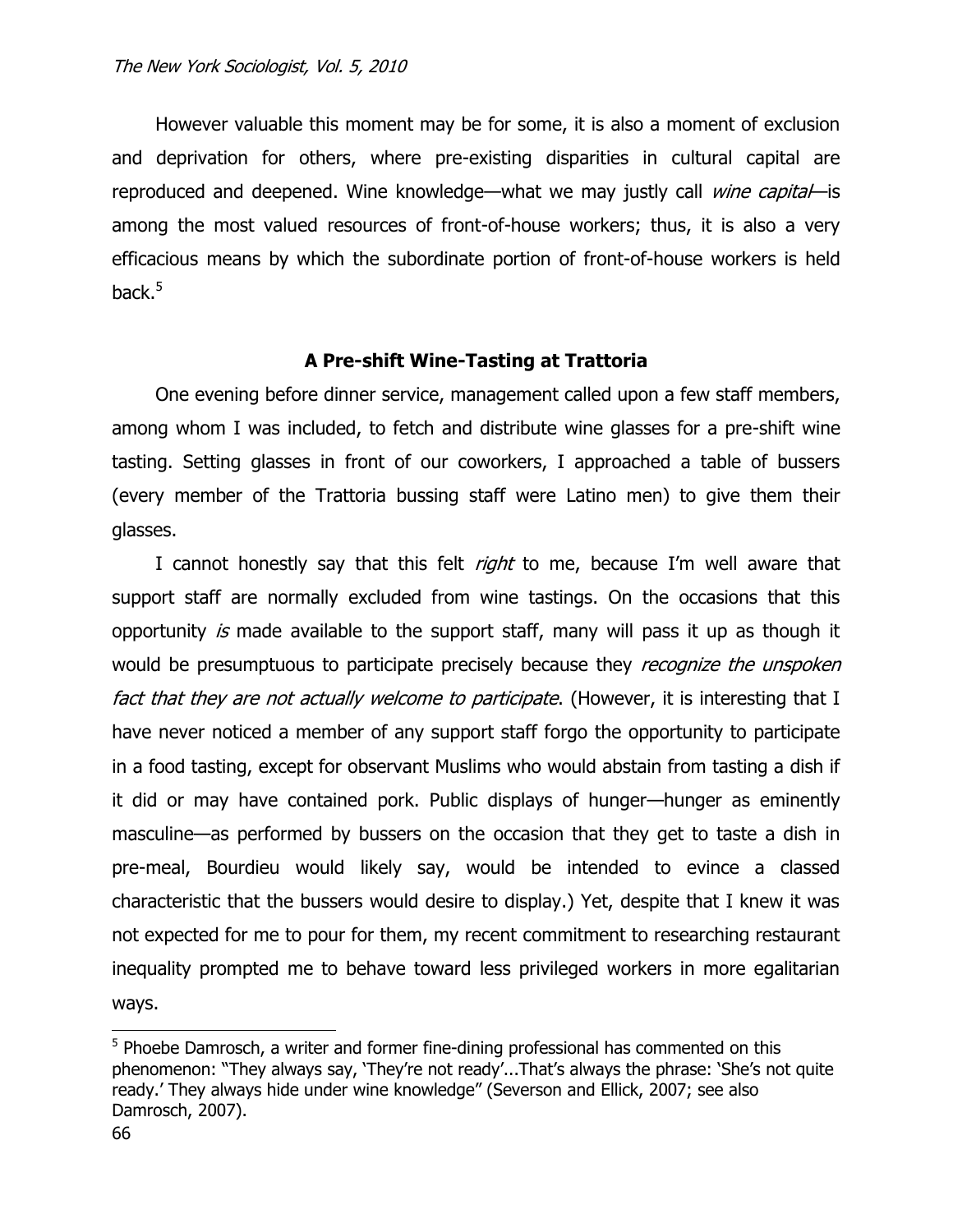The sommelier Maryann handed me a bottle of wine so that I could go around the room dispensing small "pours" (about one ounce) for the staff to taste and discuss, and ultimately learn about this wine. It was a new addition to the list which came in at around \$80 per bottle, so many of the wine enthusiasts on staff were eager to try it. Making my way around to all the tables, I stopped again at the group of bussers so as to pour for them, too, but a number of these bussers showed some discomfort, even embarrassment at the thought that they would be included in the tasting. (As it would turn out, their embarrassment evinced a better sense of the situation that I was expressing.) I poured for the one or two of the bussers who would accept: they did so giddily, as if they were misbehaving.

I continued to make my way back around the room toward Maryann, whom I poured for last out of custom. Seeing that the bottle was nearly empty and worried that there wouldn"t be enough for her to taste, she criticized me under her breath for having wasted the wine on the bussers.

After years of "free-pouring" wine and liquor, I developed an impeccable sense of liquid volume, which has always been a source of pride for me. Lucky for me, my judgment that day was up to par, and there was just enough wine so that the very last ounce in the bottle was left for Maryann, as though it had set itself aside for her. In a jokingly self-aggrandizing manner, I commented that she should have more faith in my pouring skills — a recovery which enabled me to diffuse a suddenly tense situation. But this tension emerged from the fact that, although the wine tasting is meant to be available to all for the benefit of the whole, the bussers weren't, in fact, welcome to it.

67 The issue of *inherited* social class and taste (in the Bourdieuan sense) is perhaps only tacitly present in the above case, taken from field notes that I took the night of this highly-charged event. The pattern that I recognize, in which support workers sometimes turn down the opportunity to taste wine even when it is offered, can be said to speak to their inherited social class position. Appreciation for wine is, after all, most closely associated with "middle-" and "upper-" class lifestyles (at least, in the US). Here, we also see how social class is reproduced through inclusion and exclusion of who it is that is *supposed* to participate in and benefit from wine tastings. *Inclusion* normally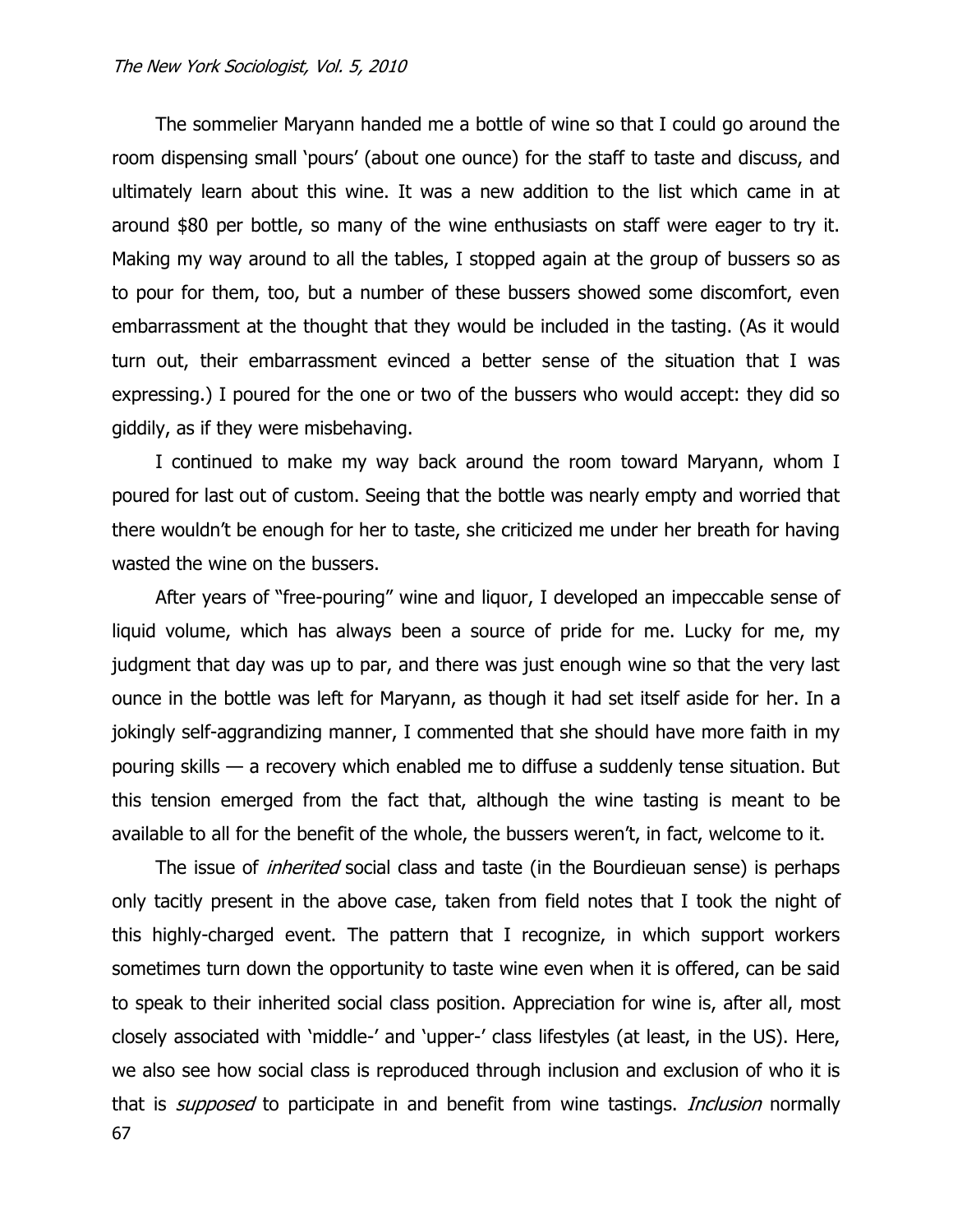presupposes an appreciation for wine, awarding them with the opportunity to accumulate even more wine capital. On the other hand, exclusion hinders those who may not have a taste for wine from developing one. Despite that these bussers ostensibly had the right to improve their knowledge and competitive value through such training experiences, both they and the sommelier (whose job it is to develop the staff"s wine knowledge) took for granted that they did not have the right to be included in this restaurant ritual. This has real implications for these support workers" opportunities for promotion and economic advancement.

To paraphrase Bourdieu's claim on *symbolic domination*, cultural capital that is earned and accumulated through social "labor" (one"s actual efforts) requires that one have a certain amount of *inherited* cultural capital to begin with. This seemingly abstract idea is brought into concrete reality in the empirical example above.

### **Conclusion: Putting Theory to Work: Towards Practical Solutions**

In discussing my observations of the American restaurant industry, I have put forth evidence for the theoretical argument that concrete, material social inequality reproduced in the service society occurs through a set of social relations in which both the dominant and dominated participate to uphold the order of things—a state of symbolic domination. We call the process one of symbolic violence.

Very well, but does that finding in itself contribute anything to struggles against the perpetuation of that condition? No, not *unto itself*. To fight the reproduction of this inequality, however, we can use this knowledge to shape our understanding of possible paths of resistance.

68 This struck me as a conundrum for some time. For, the ethnoracial organization of the restaurant as I know it, and I know it well, is so integrally part of the fabric of that industry, that I have trouble seeing the industry as existing without that inequality. I do not mean to overstate—there are exceptions to the ethnoracial rule. Some Latino restaurant workers enjoy mobility into the upper echelons of the restaurant industry. Yet, when we look at class fractions within the restaurant industry"s Latino population, we see similar configurations of inequality; see Dávila (2001) and Waterston (2006),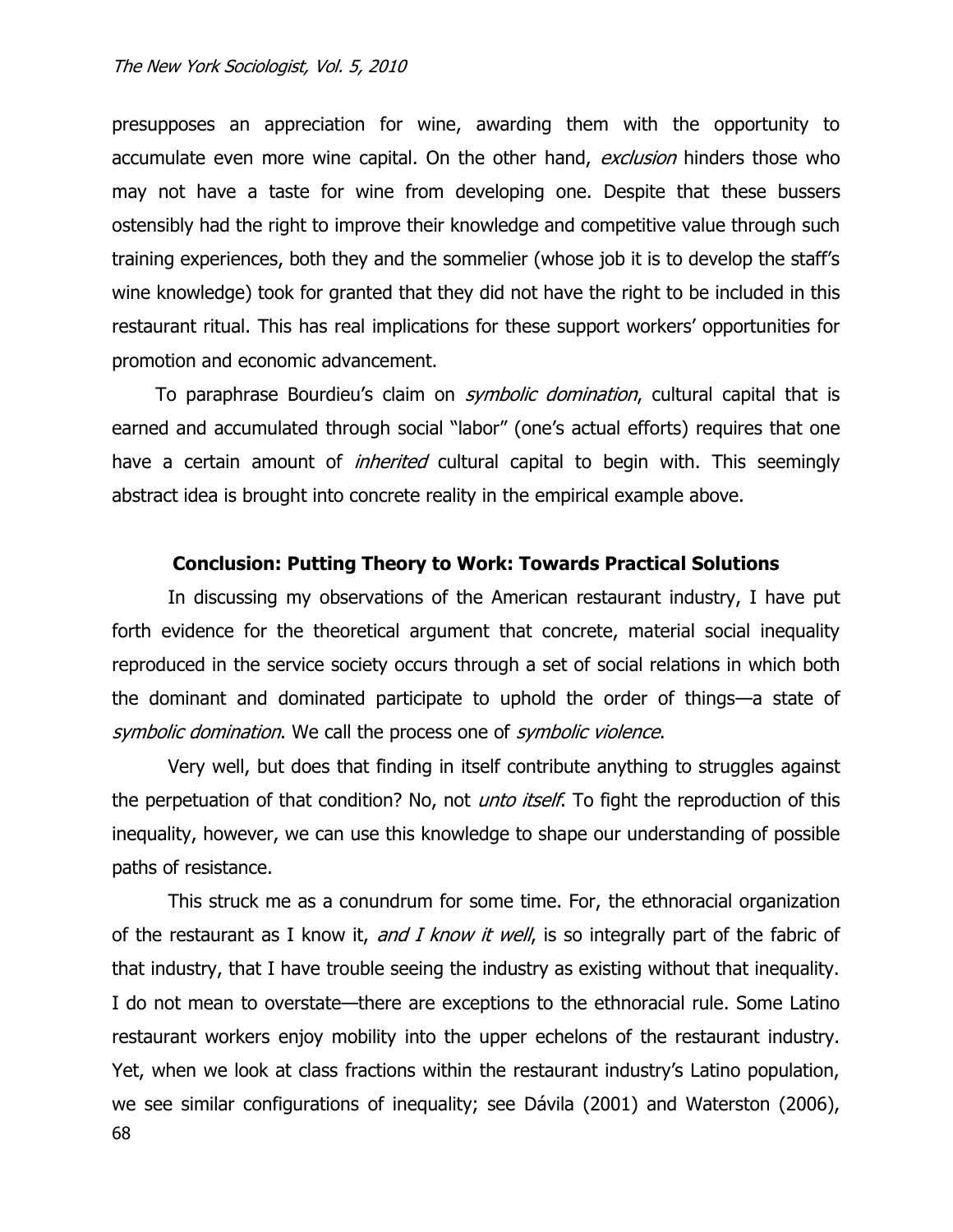who suggest that Whiteness as we know it in the US is in a process of reconstruction that is inclusive of middle- and upper-class Latinos.

It eventually occurred to me that there was a flaw in my thinking: while I found everywhere examples of the symbolic means of domination, I was looking (unsuccessfully) only for material paths of resistance. It was, namely, only organizing and unionizing that I was looking for, and restaurant workers are notoriously difficult to organize. What I eventually realized was that I was at fault for not also searching for examples of *symbolic resistance*.

This shall be the next phase of my research. In this next phase, I will seek to analyze how Latino cooks and dishwashers at a small family-style Italian-American restaurant in Brooklyn, New York make symbolic claims on their value and validity as workers. My hypothesis at the time I am writing this is that these workers collectively accomplish these claims through nick-naming and other unilateral methods of invalidating and humiliating FOH workers. This dynamic is made possible by the rare open-kitchen plan of the restaurant enables through constant interaction as well as other idiosyncratic features of this restaurant. These features make the restaurant"s Latino cooks and dishwashers less vulnerable and disposable than is typical of their counterparts in other restaurants.

The question to ask now is *how do workers subvert the order of things and make* claims on their legitimacy of their rights by symbolic means, and how can the researcher and the organizer use this knowledge to help them do it? For, ultimately, the political motive of the observant participant researcher is not to merely observe and report, but to 'twist the stick in the other direction,' to radically and justly transform.

--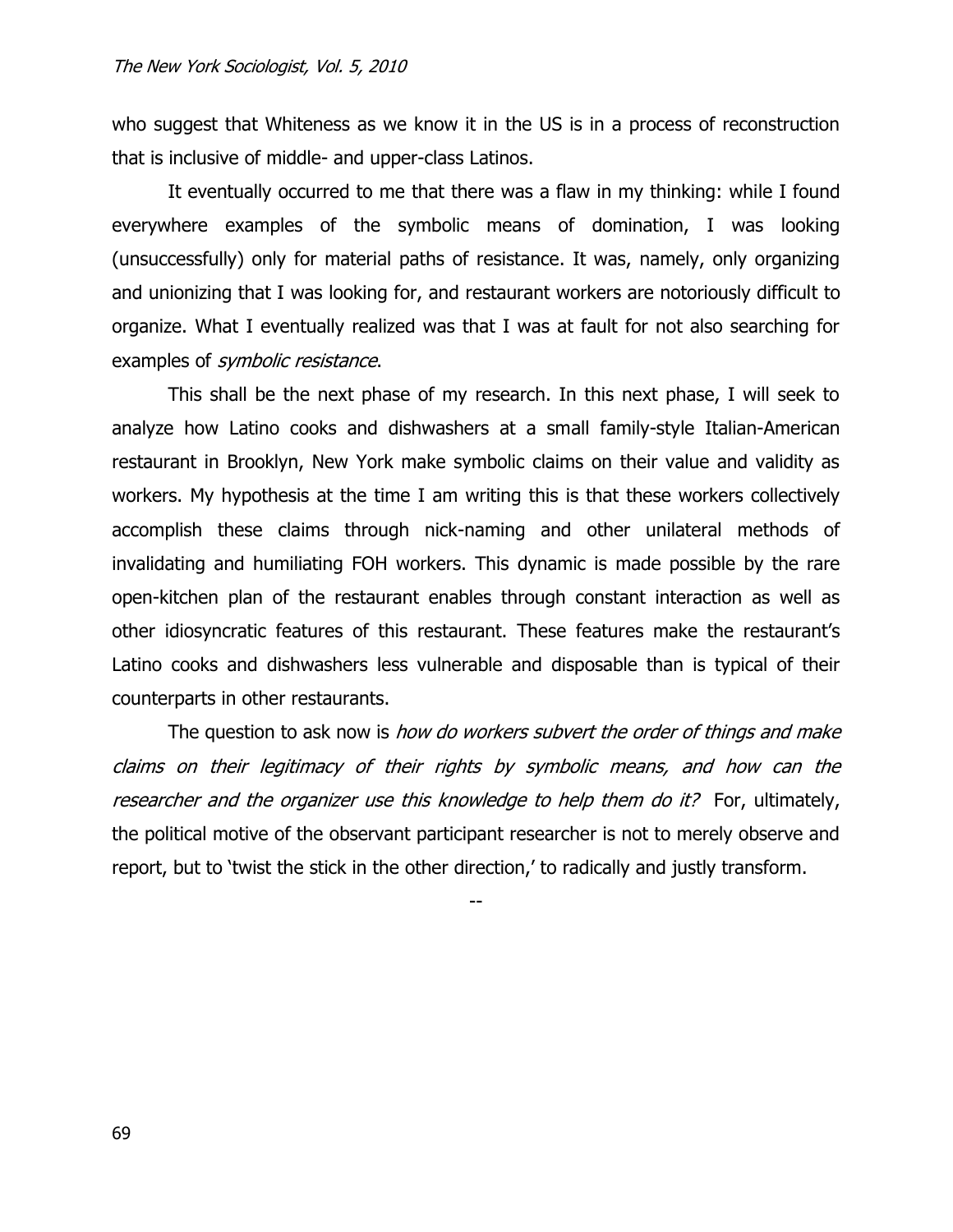# **REFERENCES**

- Bach, Robert L. 1978. Mexican Immigration and the American State. International Migration Review 12, no. 4, Special Issue: Illegal Mexican Immigrants to the United States (Winter) : 536-558.
- Bourdieu, Pierre. 1991. Language and Symbolic Power. Cambridge: Harvard University Press.
- Bourdieu, Pierre. 1989. Social Space and Symbolic Power. Sociological Theory 7, no. 1: 14-25.
- Bourdieu, Pierre. 1986. The Forms of Capital. In Handbook of Theory and Research for the Sociology of Education. Edited by J. G. Richardson. New York: Greenwood Press.
- Bourdieu, Pierre. 1984. Distinction: A Social Critique of the Judgement of Taste. Harvard University Press: Cambridge.
- Bourdieu, Pierre. 1977. The Economy of Linguistic Exchanges. Social Science Information 16, no. 6: 645-668.
- Bourdieu, Pierre, and Loïc J. D. Wacquant. 1992. An Invitation to Reflexive Sociology. Chicago: University of Chicago Press.
- Buff, Rachel I. 2008. The Deportation Terror. American Quarterly 60, no. 3 (09/01) : 523-551.
- Burawoy, Michael. 1985. The Politics of Production : Factory Regimes Under Capitalism and Socialism. London: Verso.
- Burawoy, Michael. 1979. Manufacturing Consent: Changes in the Labor Process Under Monopoly Capitalism. Berkeley: University of California Press.
- Burawoy, Michael. 1976. The Functions and Reproduction of Migrant Labor: Comparative Material from Southern Africa and the United States. The American Journal of Sociology 81, no. 5 (Mar.) : 1050-1087.
- Bustamante, Jorge A. 2002. Immigrants' Vulnerability as Subjects of Human Rights. International Migration Review 36, no. 2 (Summer) : 333-354.
- Bustamante, Jorge A. 1997. Mexico-United States Labor Migration Flows. International Migration Review 31, no. 4, Special Issue: Immigrant Adaptation and Native-Born Responses in the Making of Americans (Winter) : 1112-1121.
- Damrosch, Phoebe. 2007. Service Included : Four-star Secrets of an Eavesdropping Waiter. New York: William Morrow.
- Dávila, Arlene M. 2001. Latinos, Inc.: The Marketing and Making of a People. Berkeley, CA: University of California Press.
- Flores, William V. 2003. New Citizens, New Rights: Undocumented Immigrants and Latino Cultural Citizenship. Latin American Perspectives 30, no. 2 (March 1) : 295-308.
- Gramsci, Antonio, trans. and ed. Quintin Hoare and Geoffrey Nowell-Smith. 1972. Selections from the Prison Notebooks of Antonio Gramsci. New York: International Publishers.
- Hanser, Amy. 2007. Is the Customer Always Right? Class, Service and the Production of Distinction in Chinese Department Stores. Theory and Society 36, no. 5: 415-435.